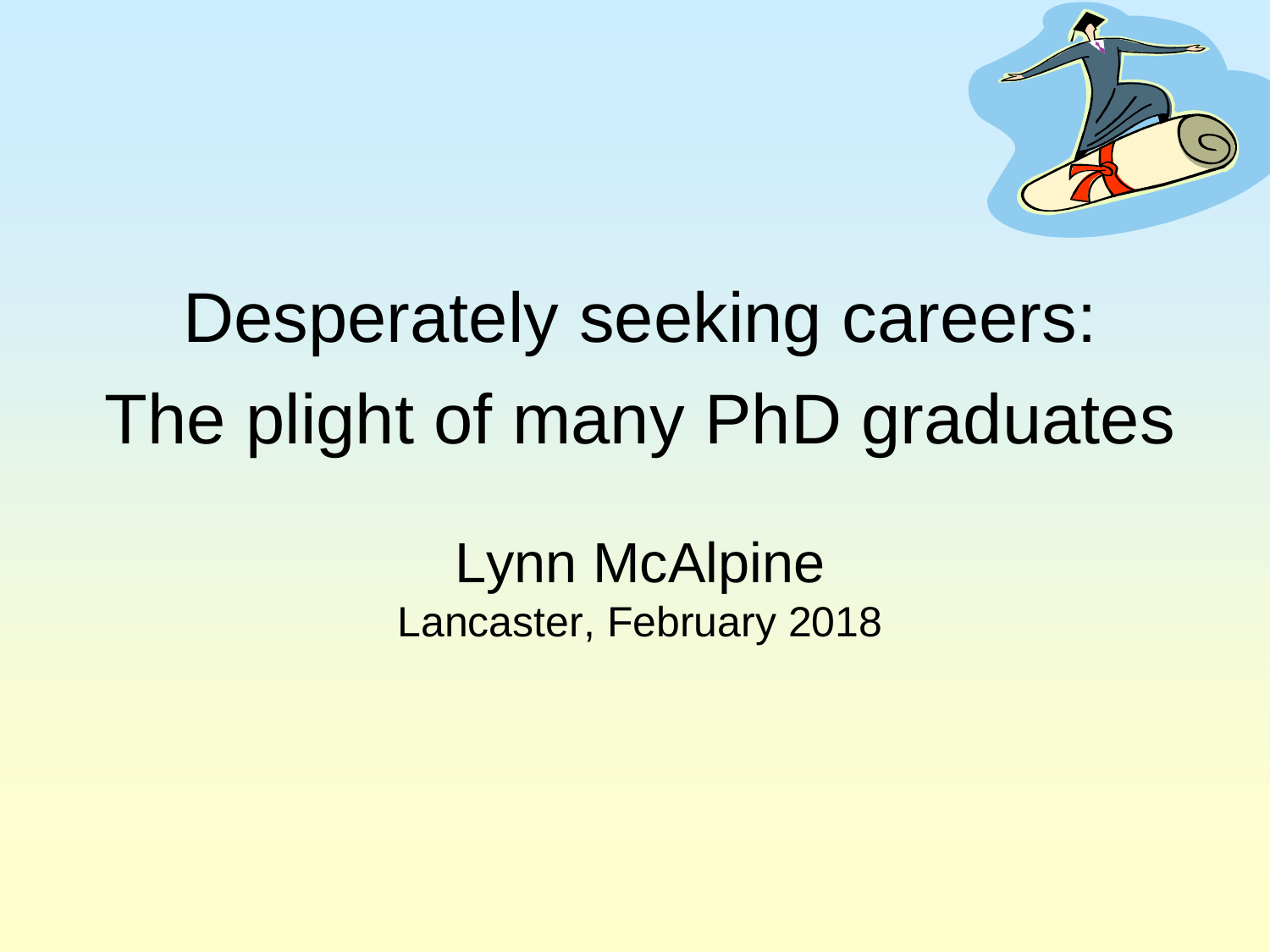# Explore …

- Your career experiences
- Career trajectories: interaction of multiple factors
- What can we do?
- What are the research gaps?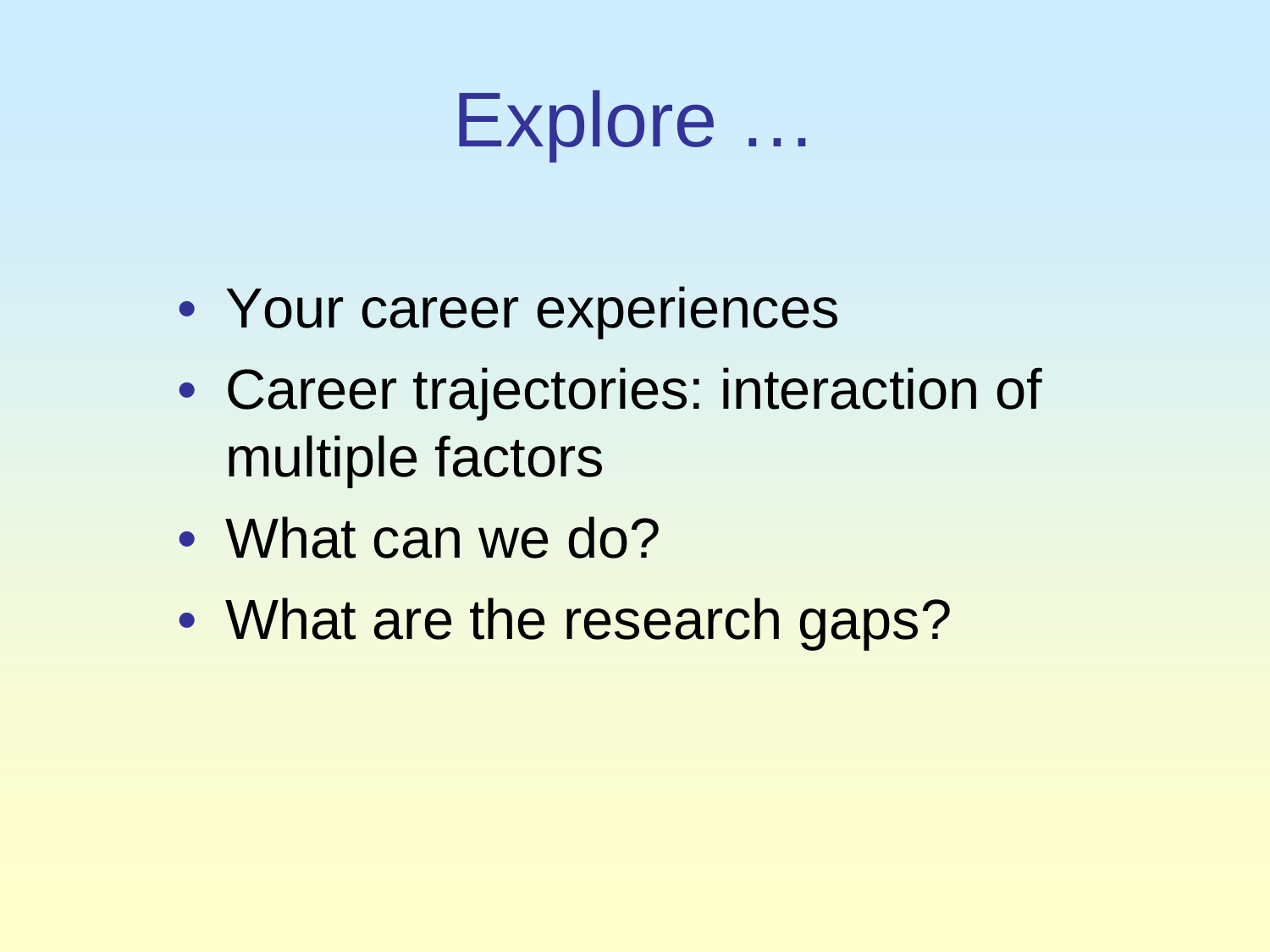# Your experiences: Questions

- What career**s** are you imagining/ did you imagine during the PhD?
- What factors do you think influenced your thinking?
- If you experienced changes in your thinking, why was that?
- How would you rate your knowledge of labour sectors, the jobs PhD graduates get, etc.? (1 excellent – 5 poor)
- Where do/ did you get your career knowledge?
- When, in your PhD, have you/ did you start thinking about your future career?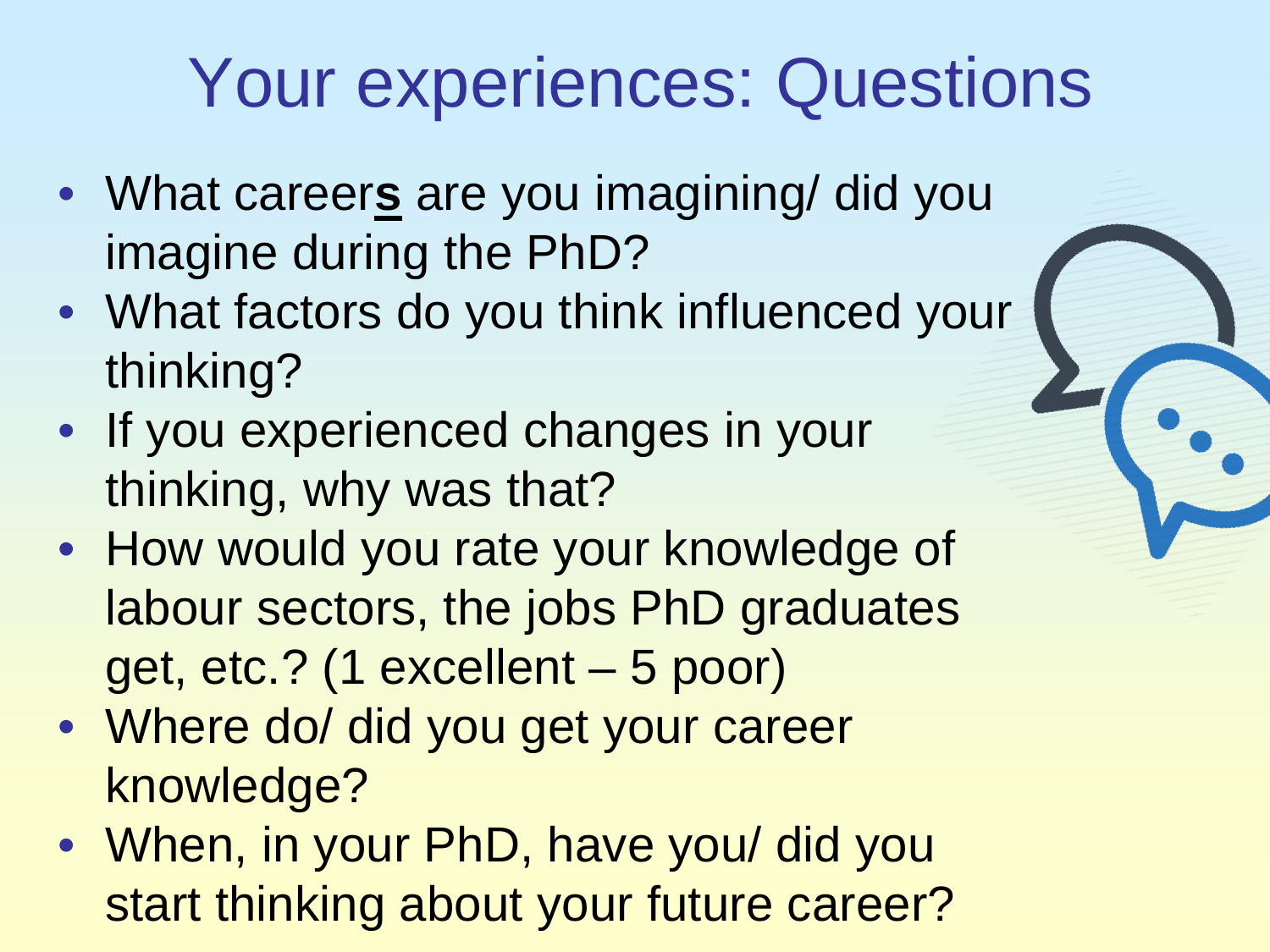## Career trajectories and labour sectors

| Labour sector                                                                                                                               | Permanence?                                 |
|---------------------------------------------------------------------------------------------------------------------------------------------|---------------------------------------------|
| Academic                                                                                                                                    |                                             |
| Teaching-only: can do research 'on the side;' may<br>involve Master's supervision                                                           | Yes often over time                         |
| Research-only: contracts, contingent work; if fellowship,<br>then independence; for both, unlikely to teach but may<br>informally supervise | <b>No</b>                                   |
| Teaching-research: range of responsibilities related to<br>teaching, research and service/administration                                    | Yes after provisional<br>period (4-6 years) |
| Academic professional: involves research or teaching<br>support; may involve teaching                                                       | Yes usually                                 |
| Private, public and para-public                                                                                                             |                                             |
| Professional: no research expected, but may do 'desk'<br>research or 'evaluation' research                                                  | Yes often                                   |
| Research professional: main responsibility research                                                                                         | Yes often                                   |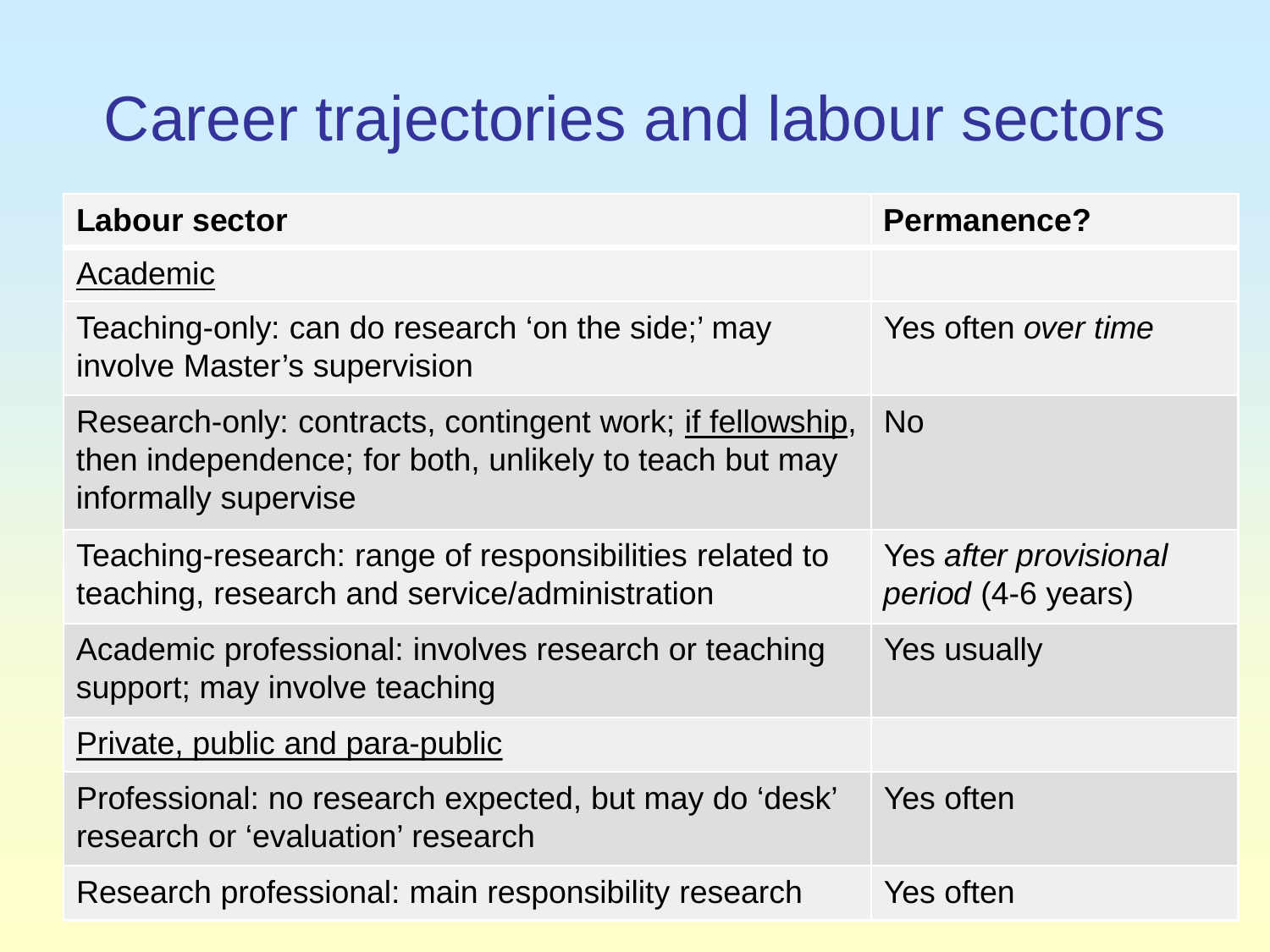## Three cases: What strikes you?



#### Hannah Charles KS

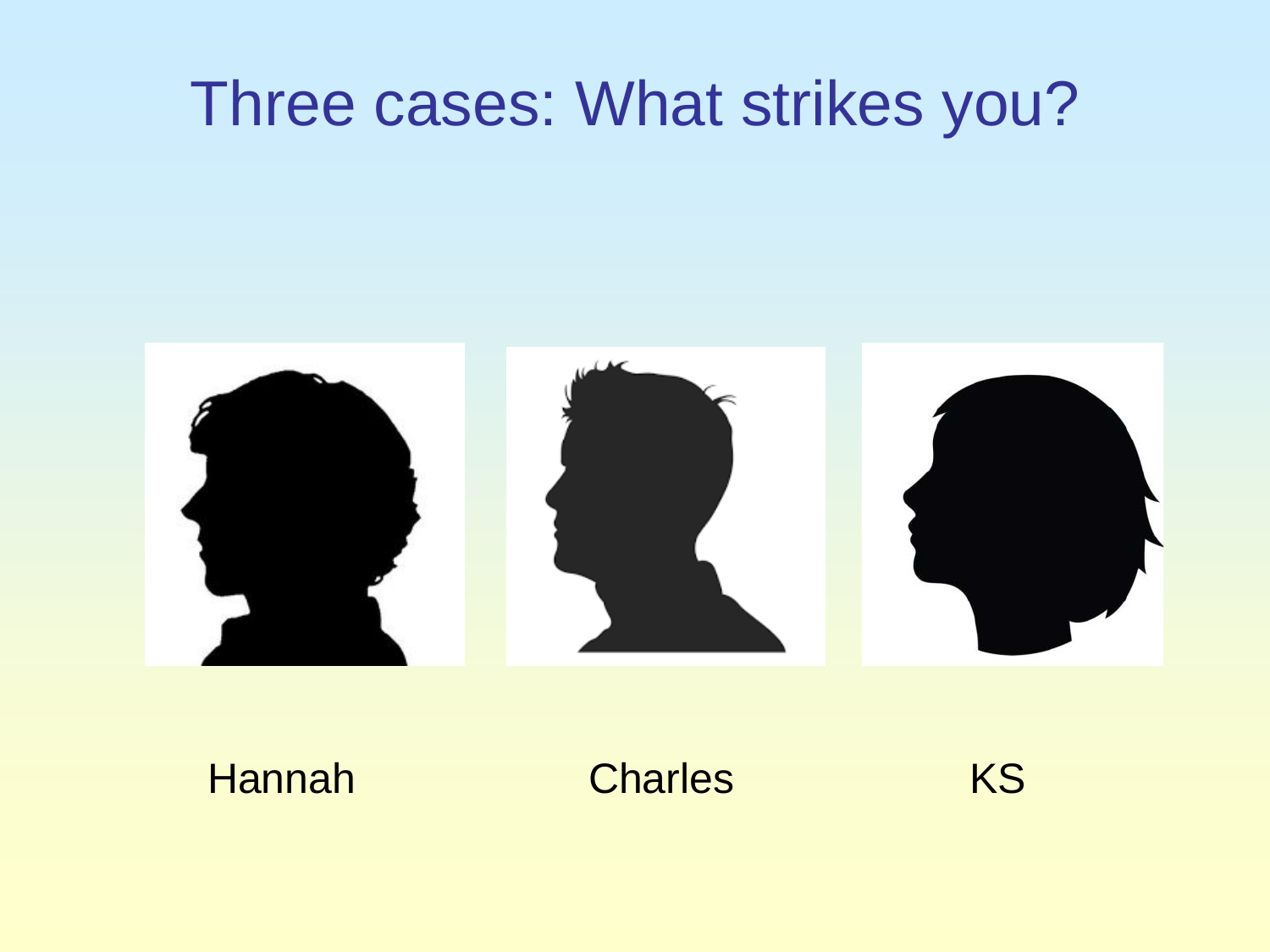# Global trends

- Societies need highly educated workers for global competitiveness
- Absolute number of grads risen steadily but number of academic positions has not …. 'a parking lot'? (Standford et al., 2009)
- Example: Canada
	- In 2012, 6600 PhDs graduated, but only 1,500 to 2,000 tenure-track positions (Chiose 2015)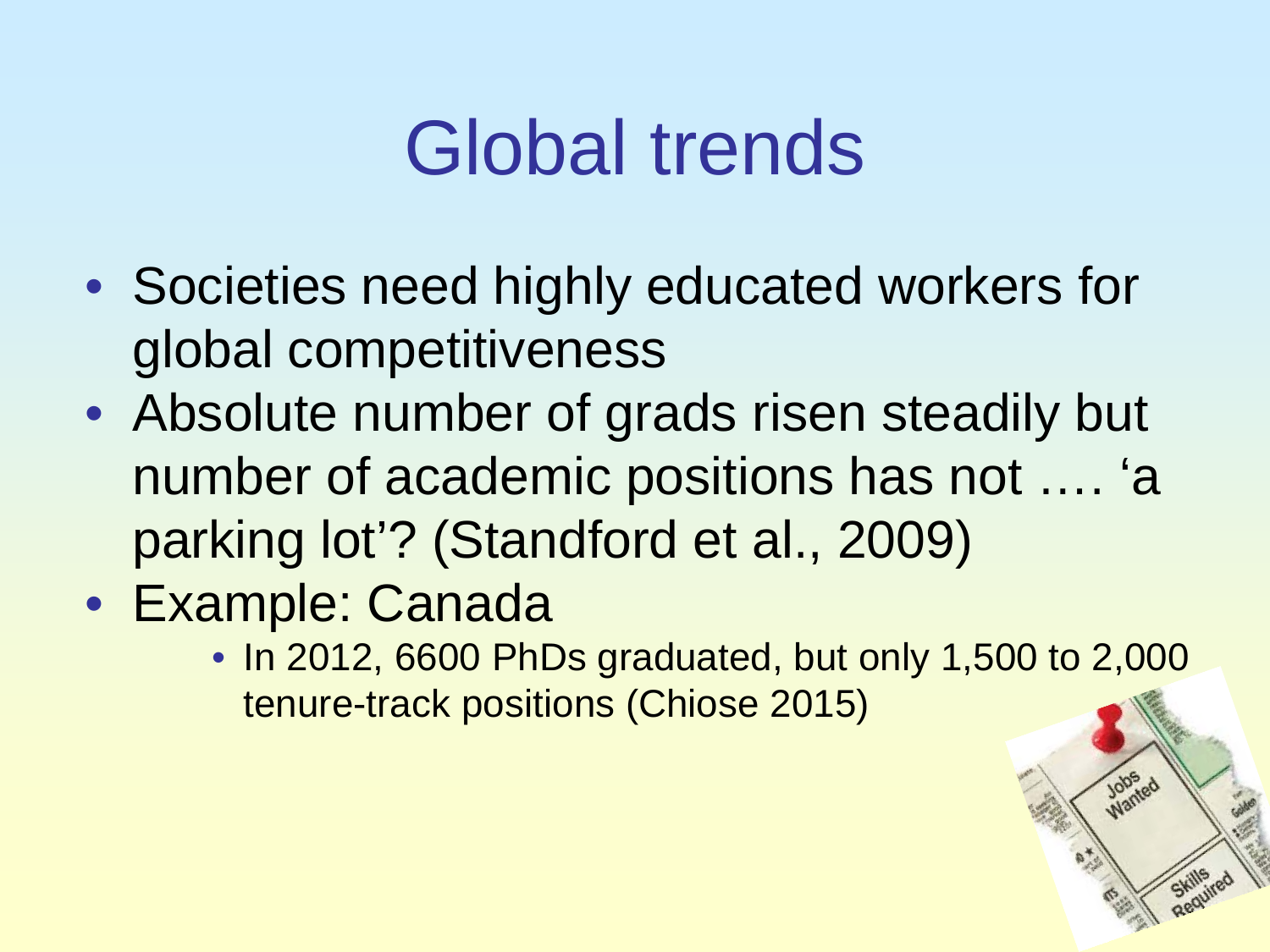## Post-PhD distribution: What's your guess? (OECD, 2011\*\*)

| <b>Country</b>                                                | <b>Spain</b> | <b>Belgium</b> | <b>NetherInd</b><br>(14%<br>unknown) | UK (2016)                                                                                                        | <b>US</b> | Canada<br>(2015) |
|---------------------------------------------------------------|--------------|----------------|--------------------------------------|------------------------------------------------------------------------------------------------------------------|-----------|------------------|
| All higher<br>education<br>(higher in<br>$SS, H$ <sup>*</sup> | 41%          | 43%            | 28%                                  | 29%                                                                                                              | 43%       | 36%              |
| Private<br>(higher in<br>STEMM)                               | 20%          | 33%            | 35%                                  | 29%<br>science,<br>23%<br>education,<br>12% health,<br>3%<br>business,<br>research &<br>admin, 4%<br>engineering | 32%       | 57%              |
| Government                                                    | 36%          | 12%            | 3%                                   |                                                                                                                  | 12%       | 6%               |
| Para-<br>public/NGO                                           | 3%           | 12%            | 18%                                  |                                                                                                                  | 12%       | $0\%$            |
| Researcher<br>regardless<br>of sector                         | 60%          | 65%            | 62%                                  | N/A                                                                                                              | 62%       | N/A              |

\* Not just traditional teaching-research: alternate careers; portfolio positions \*\* Categories not the same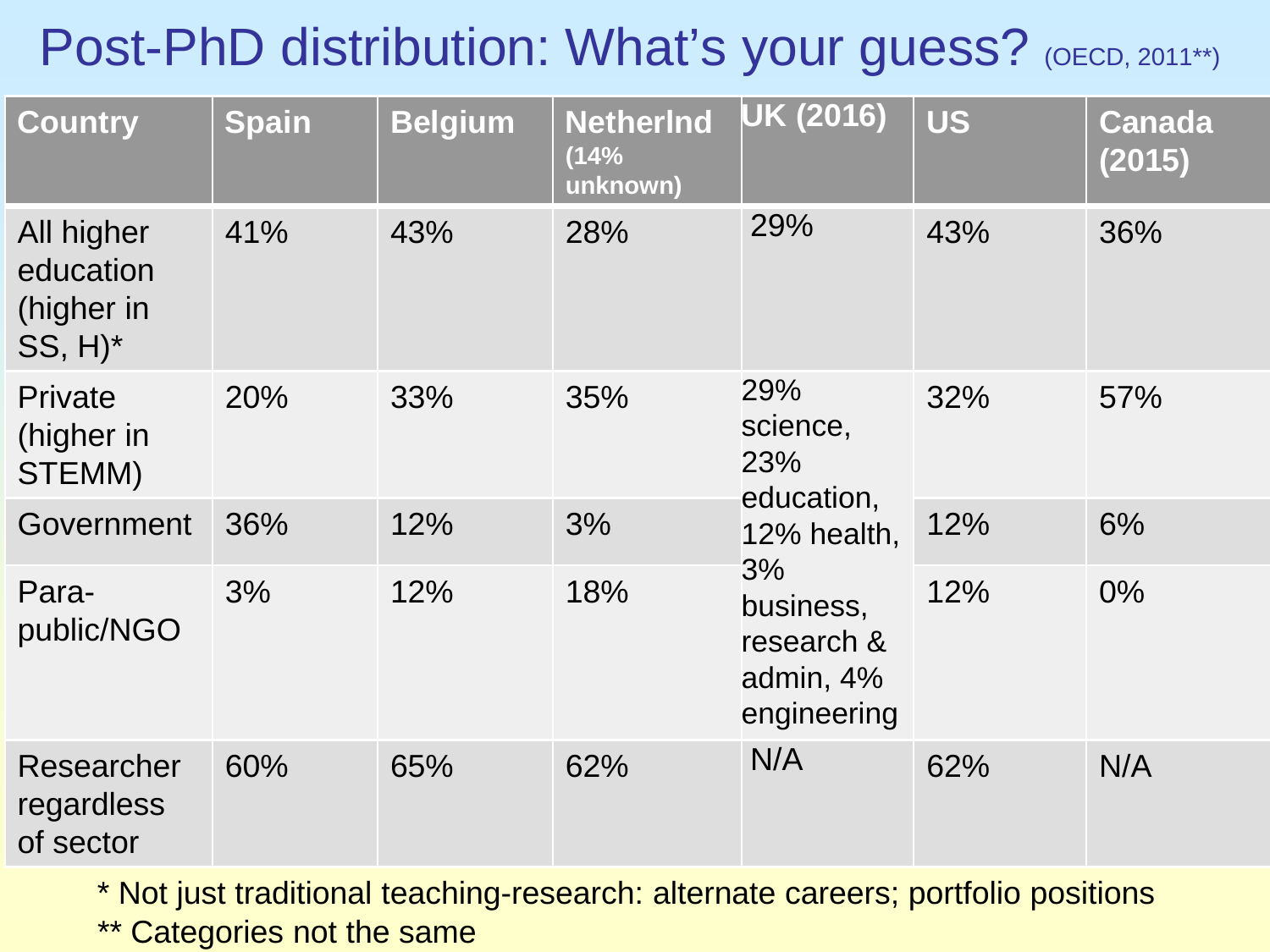# Discipline matters in and out of HE

| <b>Country/</b><br>disciplin<br>e cluster                 | <b>UK</b>                                                                              | Canada (educ.<br><b>Positions; 4/5</b><br>in universities) | <b>US</b>                                       | <b>Cont. Europe,</b><br>e.g., Austria<br>(aver .in HE<br>sector 25%) |
|-----------------------------------------------------------|----------------------------------------------------------------------------------------|------------------------------------------------------------|-------------------------------------------------|----------------------------------------------------------------------|
| Academic<br>-related<br>humanitie<br>s/social<br>sciences | 68%: Research<br>positions $(15%)$ ;<br>teaching<br>positions (44%)                    | 54-76%<br>(no<br>further<br>breakdown)                     | 2/3 of English,<br>political<br>science         | 49% (30%<br>humanists; 19%<br>social<br>scientists)                  |
| Academic<br>-related<br>sciences                          | $34 - 43\%$ :<br>Research<br>positions (16-<br>27%); teaching<br>positions (10-<br>17% | 34-56% (no<br>further<br>breakdown)                        | $1/3$ of<br>science,<br>engineering<br>and math | 40% IT &<br>engineering;<br>53% natural &<br>medical<br>sciences     |

Regardless of labour sector, social scientists find more opportunities in nonresearch occupations.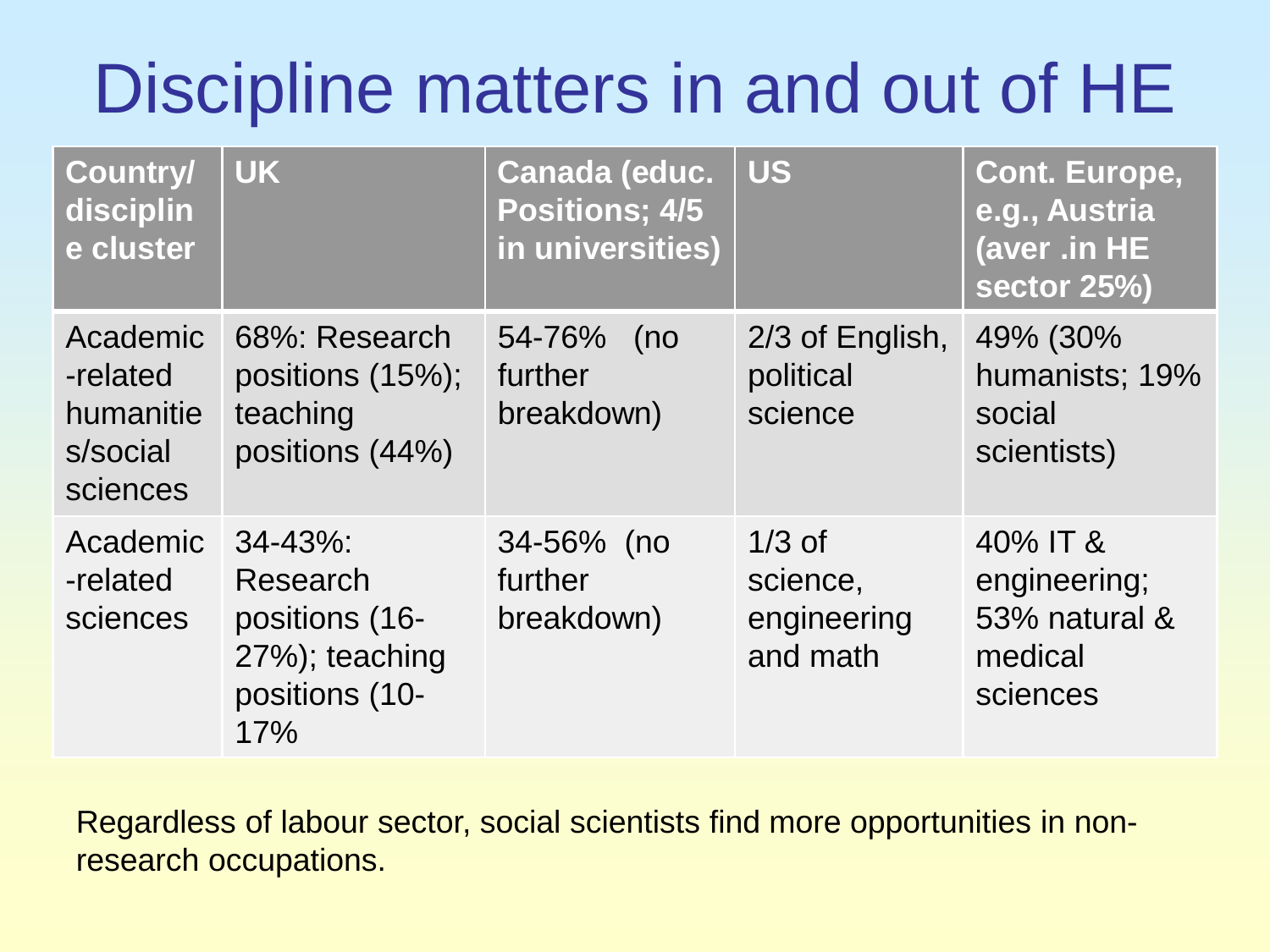# State of play

### • HE trends



- Temporary positions increasing, often linked to rise in research positions (Cantwell, 2011)
- Growth in post-PhD teaching-only posts (Bennett et al, 2017)
- Increase in academic professionals (Berman & Pitman, 2010)
- Other sectors, BUT data mostly private sector (Boulos, 2016; Cruz-castro & Sanz Menendez, 2005; OECD,2013)
	- Private sector: no change in % of temporary positions; higher salaries than other sectors
	- Employers sceptical about added value unless have previous experience of PhD grads
	- Employers with R&D units seek PhD grads; in firms without R&D, jobs result from grads making the contact
- Mobility (OECD, 2013)
	- More frequent among PhD grads not in research (job-to-job)
	- International mobility and migration increasing over time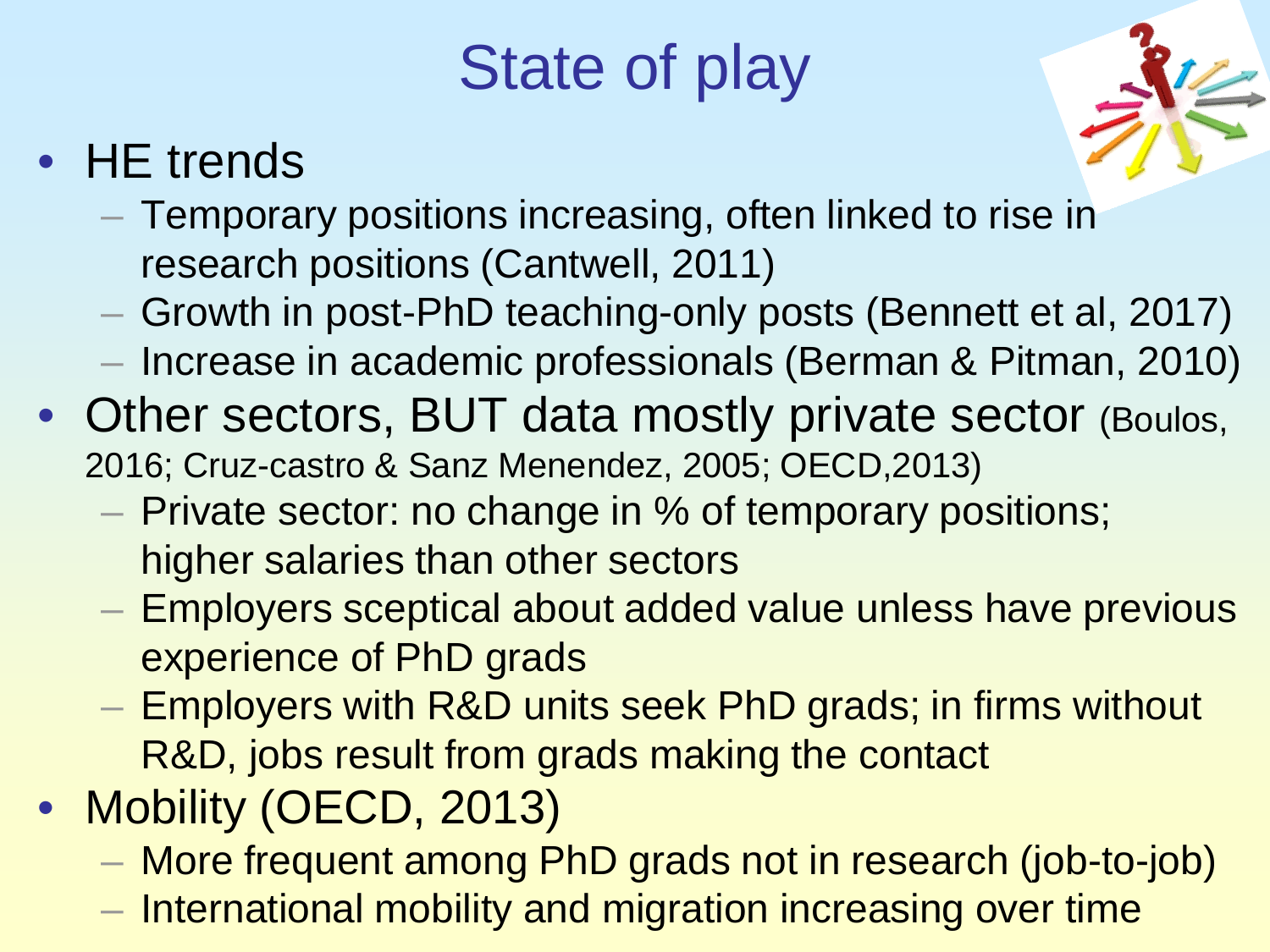

# So, that's post-PhD …

• What's happening during the degree?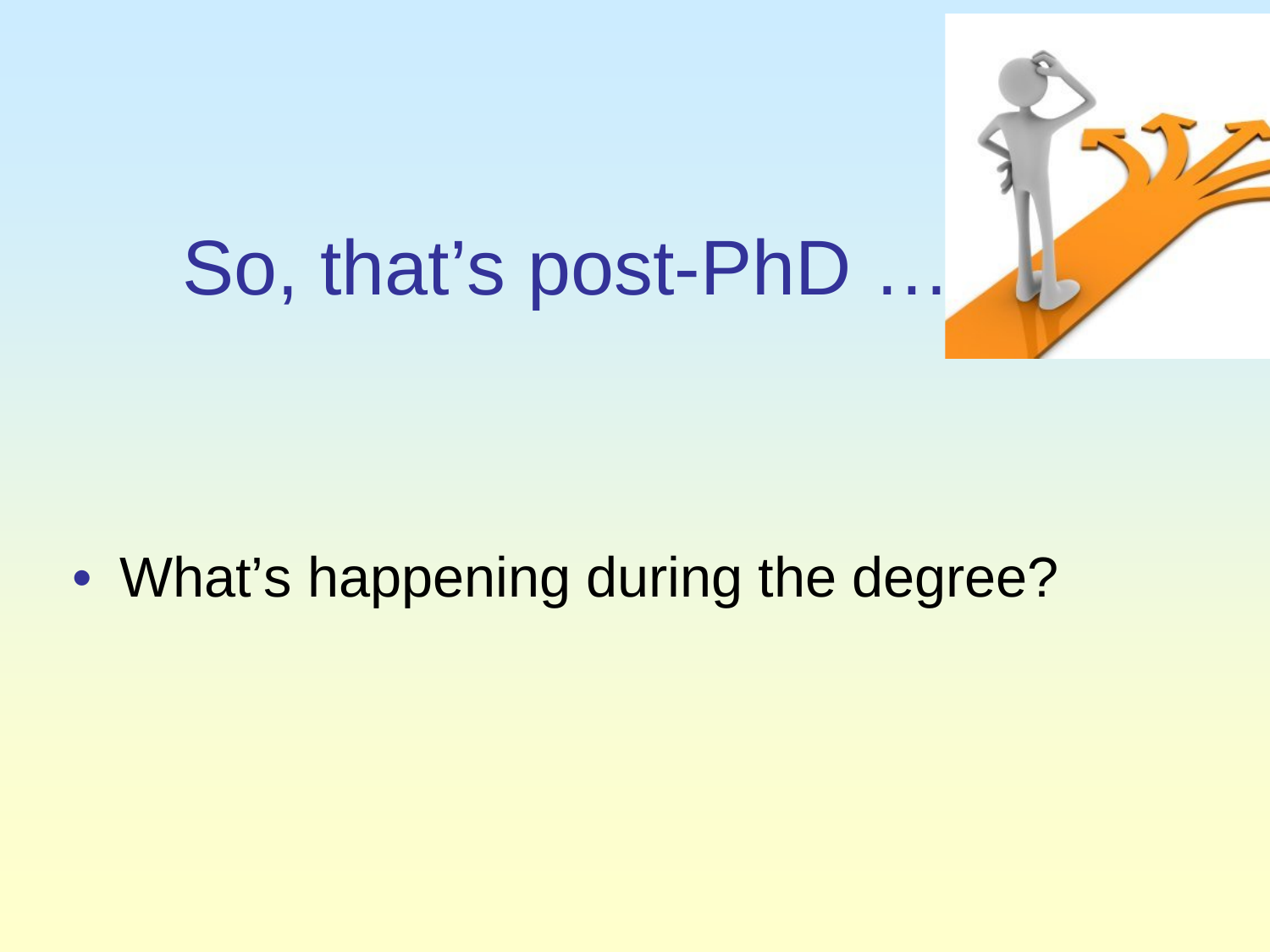

## Institution matters…

- Reputation of university impacts job attainment (Jackson & Michelson, 2015; McAlpine & Austin, in press)
- Generic skills training: but does it matter?
	- Little evaluation, but Jackson & Mickelson (2015) report lack of influence on post-PhD employment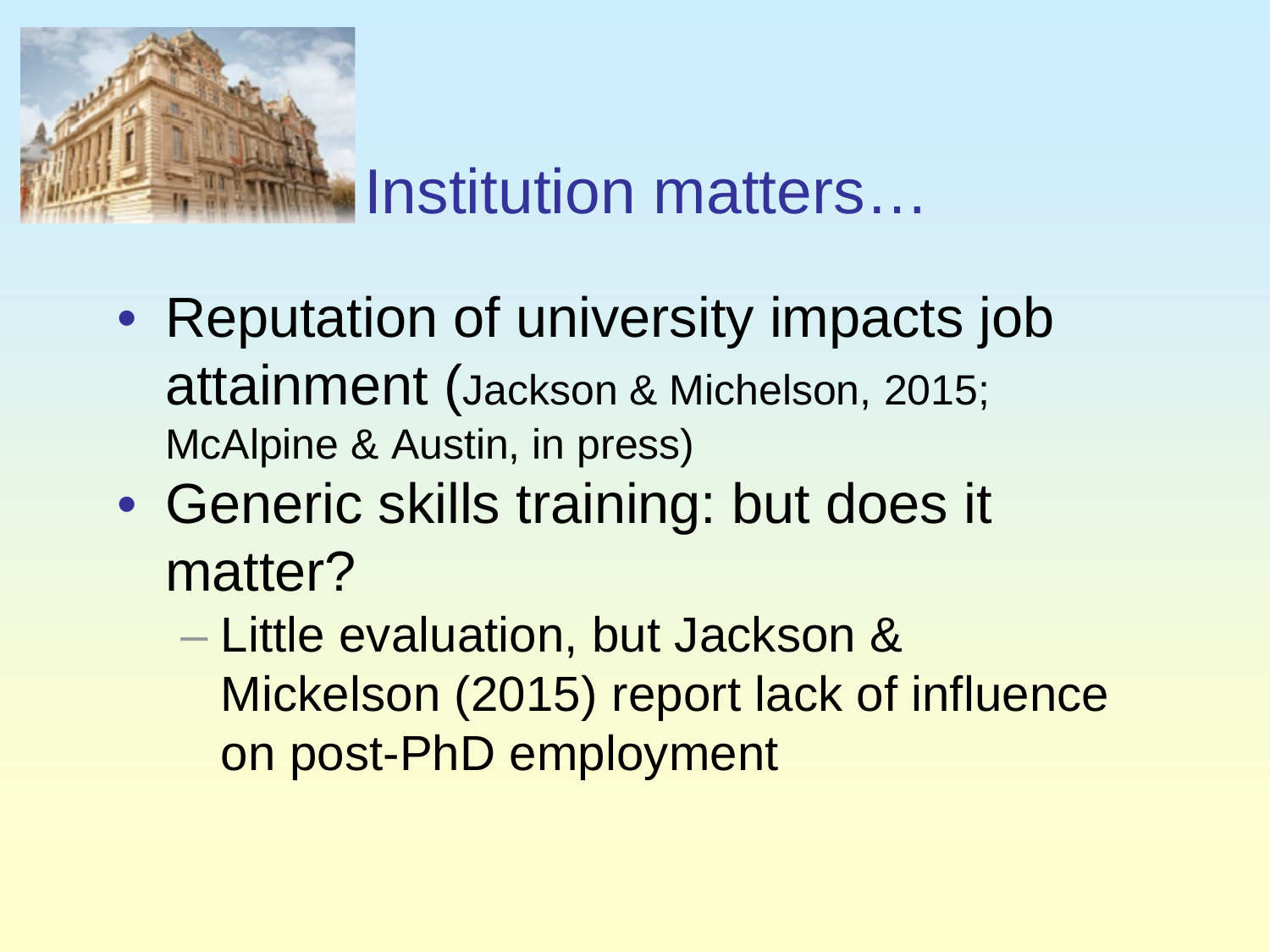## Department matters…

- Variation in explicit support for alternate careers (O'Meara et al., 2014; Thiry et al., 2015)
	- → Legitimizing alternate careers
		- Promoting external internships
		- Providing networking (non-academic) opportunities
		- Career fairs, supervisory discussions, etc.
		- Supportive social and intellectual climate
		- Data on careers of PhD graduates

NB Students often assume academics not supportive of non-academic careers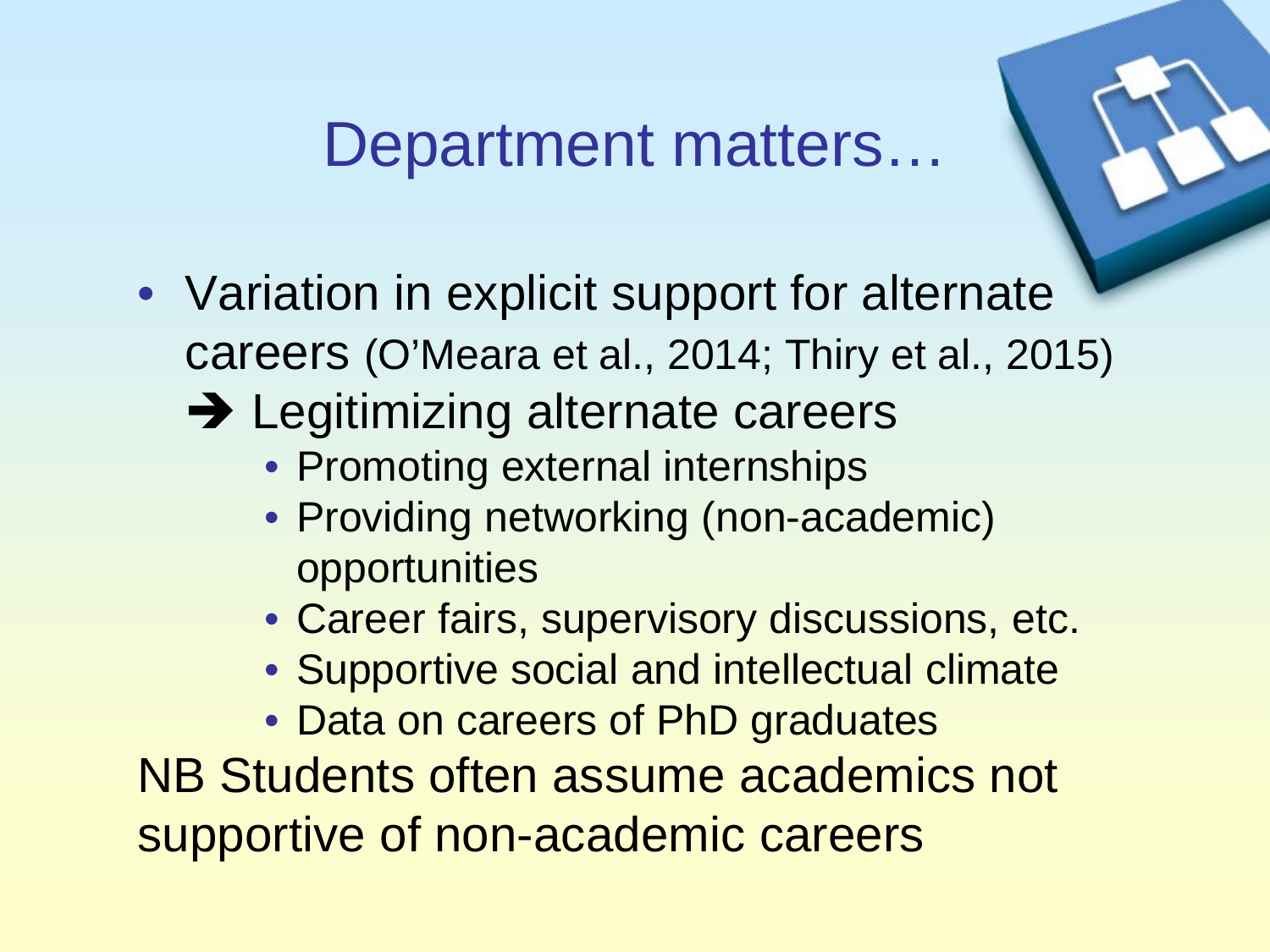## Day-to-day work environment matters

- Influences on interest in traditional academic post
	- Sustained motivation
		- Positive day-to-day intellectual and social climate; happy place to be
	- Reduced motivation
		- Negative day-to-day work environment; lack of collegiality and supervisory support
		- Dislike work pressures and total commitment that

seniors experiencing



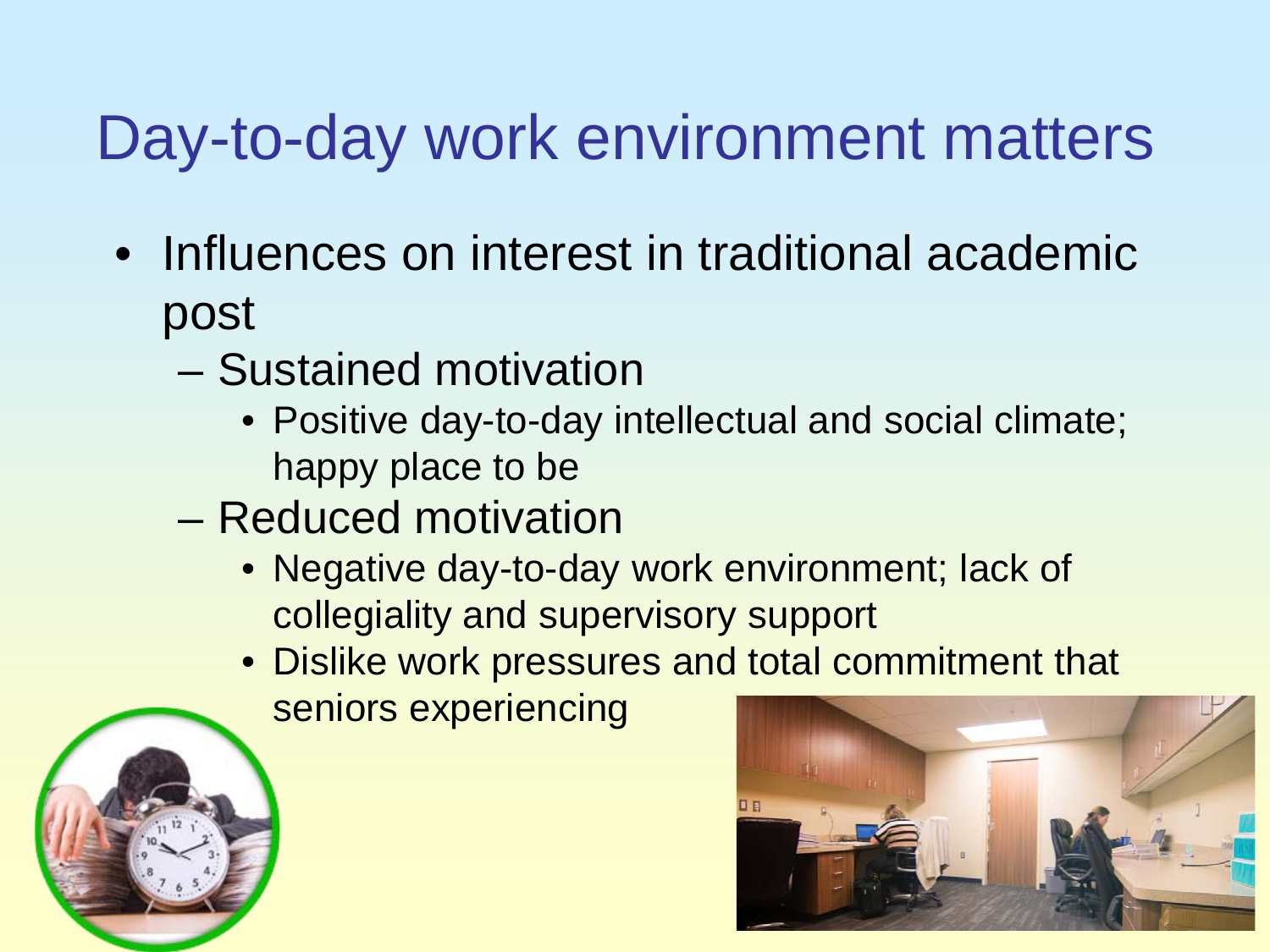# Variation in agency during PhD

 $\bigvee$ 

- Engaging in job-search strategies substantially increases success in gaining prompt employment post-PhD (Jackson & Michelson 2015)
- Put off thinking about careers til end; 2/3 no systematic strategies (Thiry et al., 2015)
- Little use of career services (Vitae, 2012)
- PhD students wish for career preparation, but rarely engage in career-seeking strategies (McAlpine & Amundsen 2016)
- Agency: Goal setting, strategic thinking and action
	- Investing (or not) in creating the right profile during the PhD
	- Actively exploring (or not) alternate careers
	- Developing resilience: doing everything you can but accepting the influence of 'luck'
	- Adjusting goals in light of changing circumstance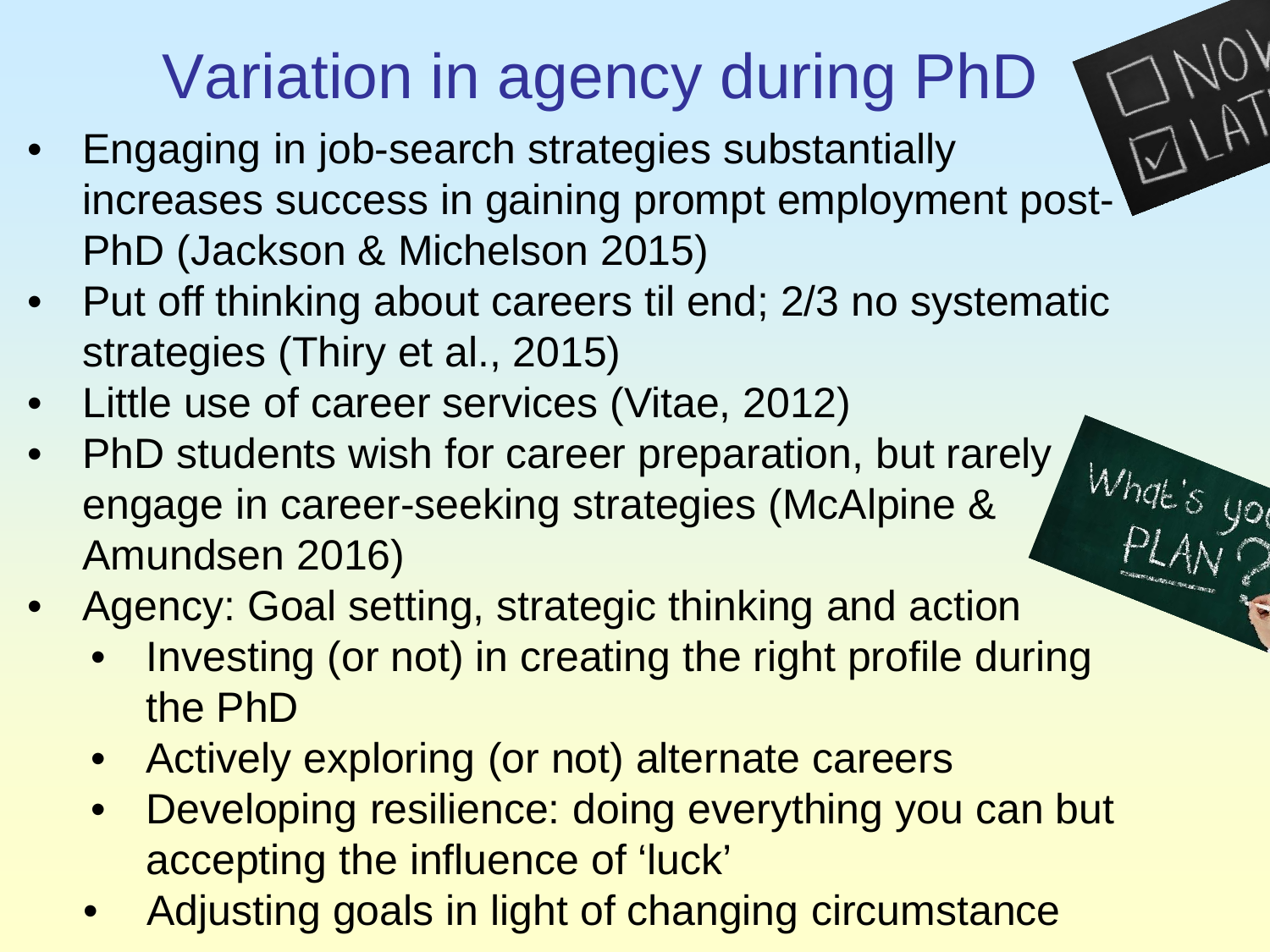#### Beyond work influences: The personal (McAlpine & Amundsen, 2016)

- Family relationships
	- Elderly parents, children, co-locating with partner
	- Financial concerns re family security
- Life goals
	- Desire for children
	- Child arriving: shift in priority
- Work-life balance
- Well-being
	- Relationship break-up
	- Chronic health issues
	- Stress, anxiety, burnout
- Personal values
	- Alignment with work
- Financial duress

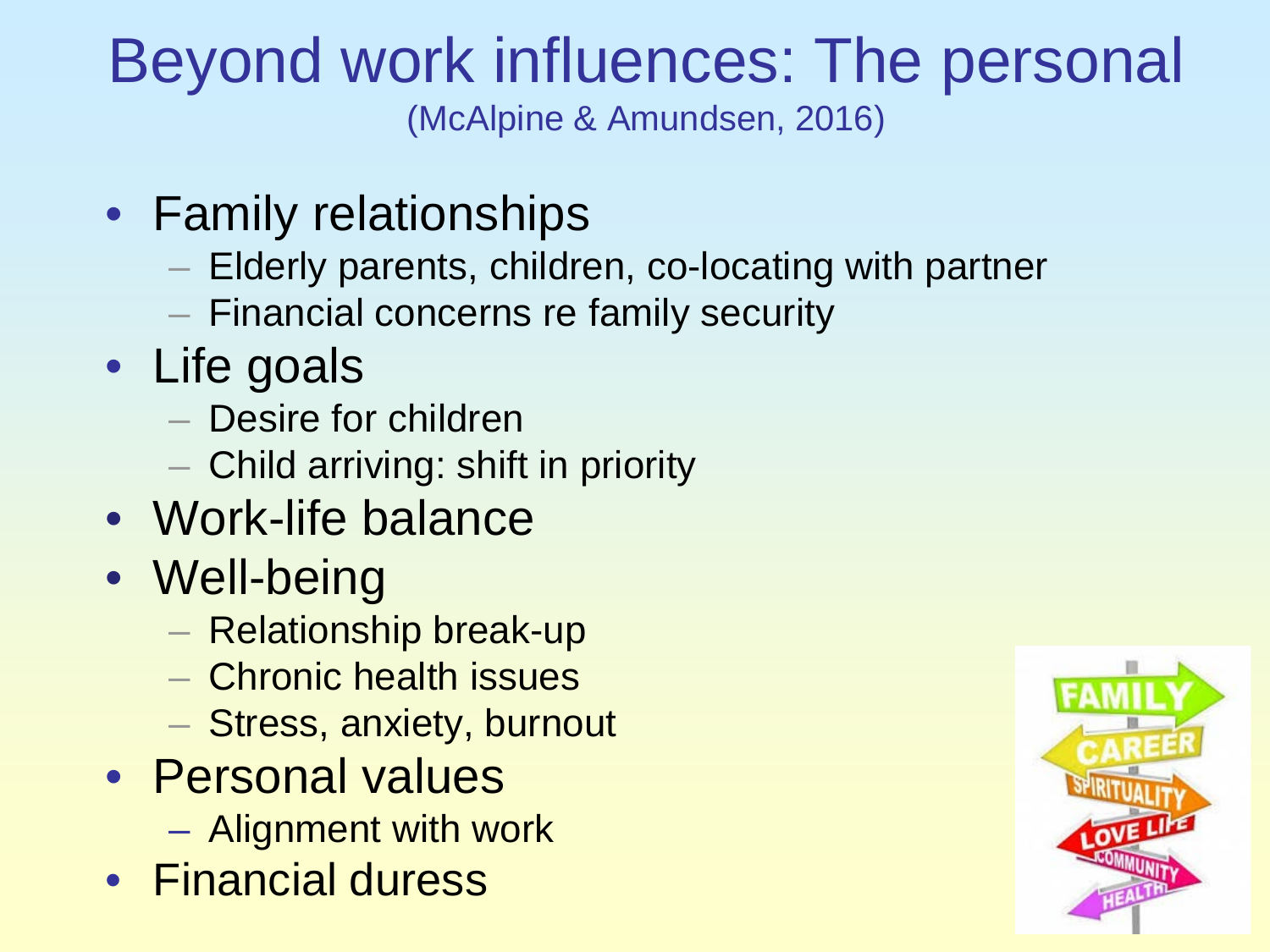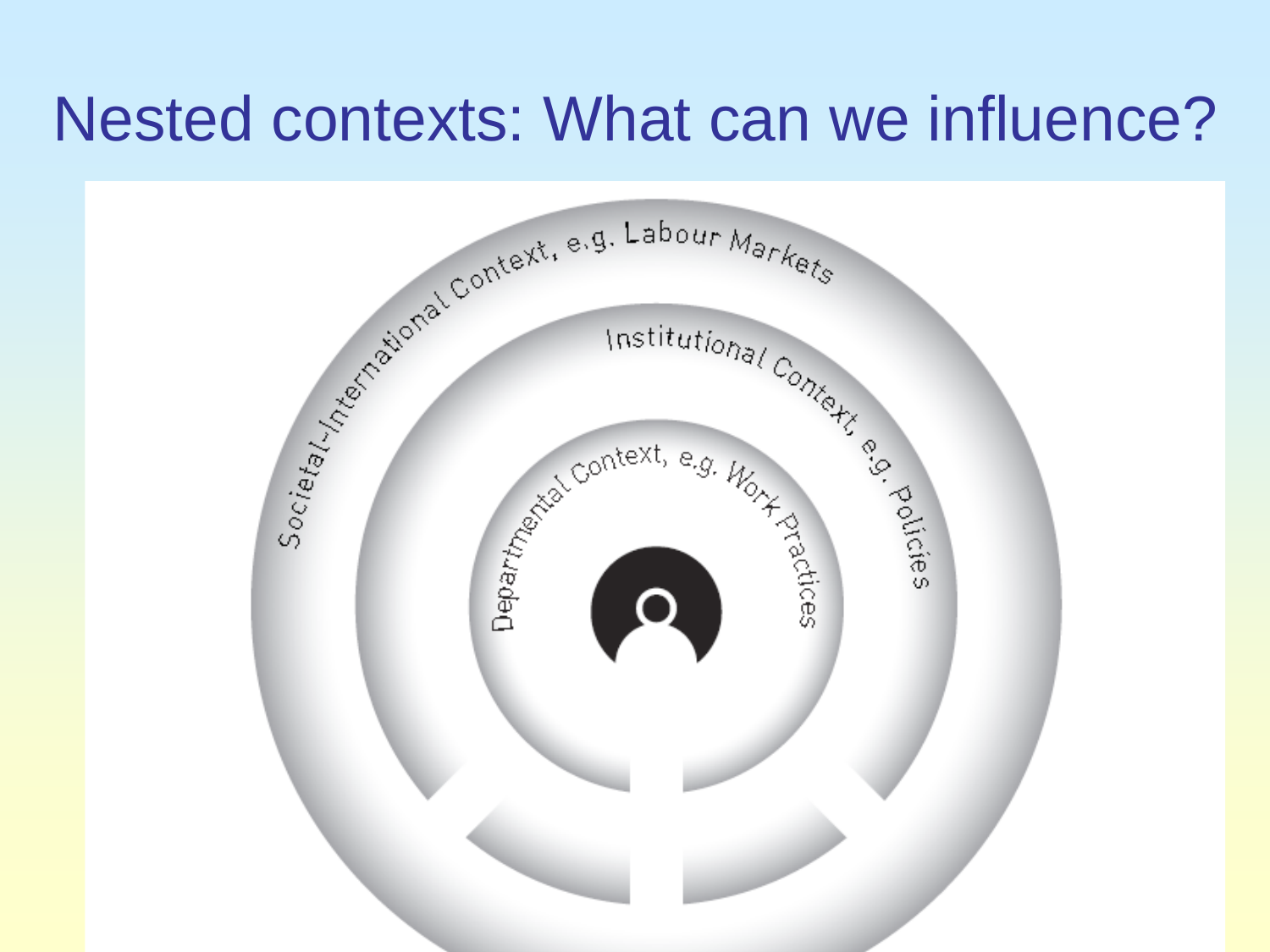## Planning for after…

Post-PhD trajectories are built from the beginning of the PhD (Mangematin, 2000)

- What can departments do?
- What can students do?
- What can supervisors do?
- Break into pairs/ small groups: be prepared to name at least two things for each question

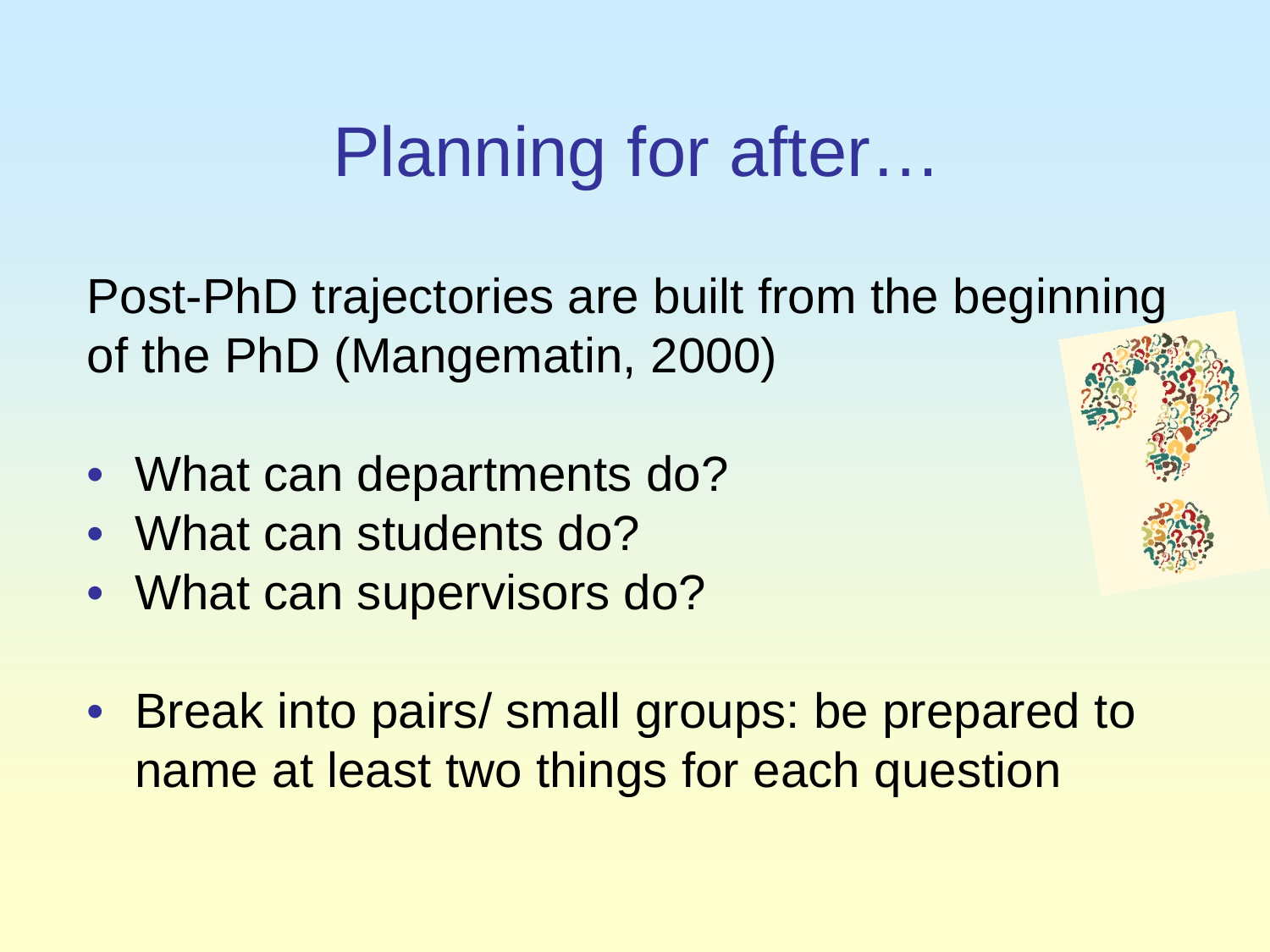## Last thoughts

- *No matter what people may say about "the system" being unsupportive*, or plagued with …power differentials …each [of us] needs to acknowledge these barriers and move ahead with things … *This means focusing energy and getting things done*, which is ultimately an individual effort. (Charles)
- Do we not owe individuals a more complete view of their careers to give them greater insight into how to develop, grow over time? (Khapova & Arthur, 2011)